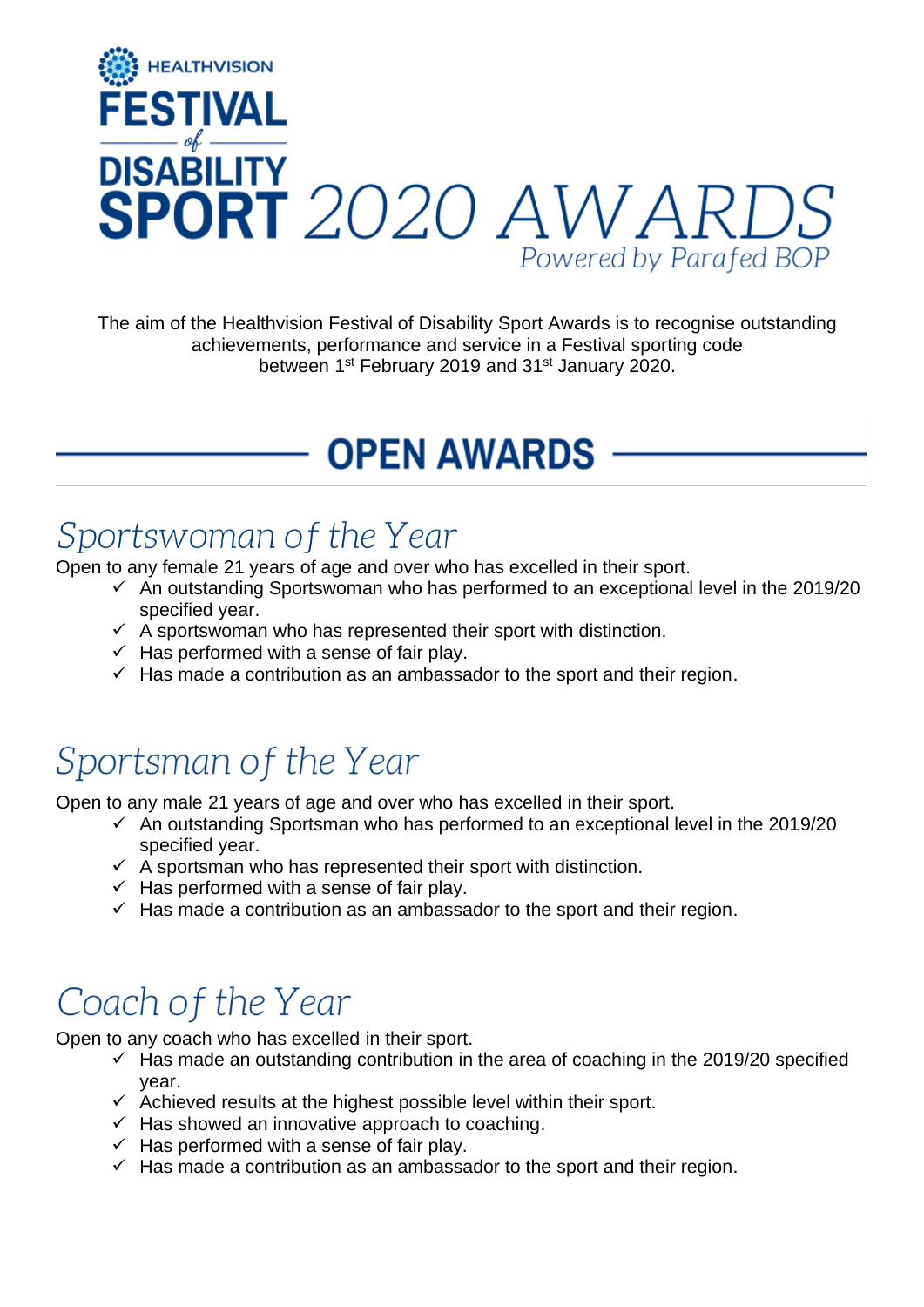## **Aspiring Youth**

Open any Youth aged 8 to 21 years of age who has excelled in their sport.

- $\checkmark$  An outstanding Youth who has performed to an exceptional level in the 2019/20 specified year.
- $\checkmark$  Who has represented their region with distinction.
- $\checkmark$  Has performed with a sense of fair play.
- $\checkmark$  Has made a contribution as an ambassador to the sport and their region.

### **Emerging Talent**

Open to those who are new to their sport and are showing promise.

- $\checkmark$  Has shown promise in their sport in the 2019/20 specified year.
	- $\checkmark$  Has shown commitment to their code and dedication as an athlete.
	- $\checkmark$  Has been in their sport no longer than 2 years.
	- $\checkmark$  Has performed with a sense of fair play.

### **IMPORTANT DATES**

#### **Monday 13th January 2020 | Nominations Open**

For achievements that happened between 1<sup>st</sup> February 2019 and 31<sup>st</sup> January 2020.

#### **Friday 21st February 2020 | Nominations Close**

Please send your nomination form and photograph by 12:00noon to [festival@parafedbop.co.nz](mailto:festival@parafedbop.co.nz)

#### **Friday 6th March 2020 | Award Finalists Announced**

Up to 3 finalists for each award category will receive a complimentary Awards Dinner ticket.

#### **Saturday 28th & Sunday 29th March 2020 | Festival Weekend**

#### **Saturday 28th March 2020 | Awards Dinner**

6pm Trustpower Arena, Mt Maunganui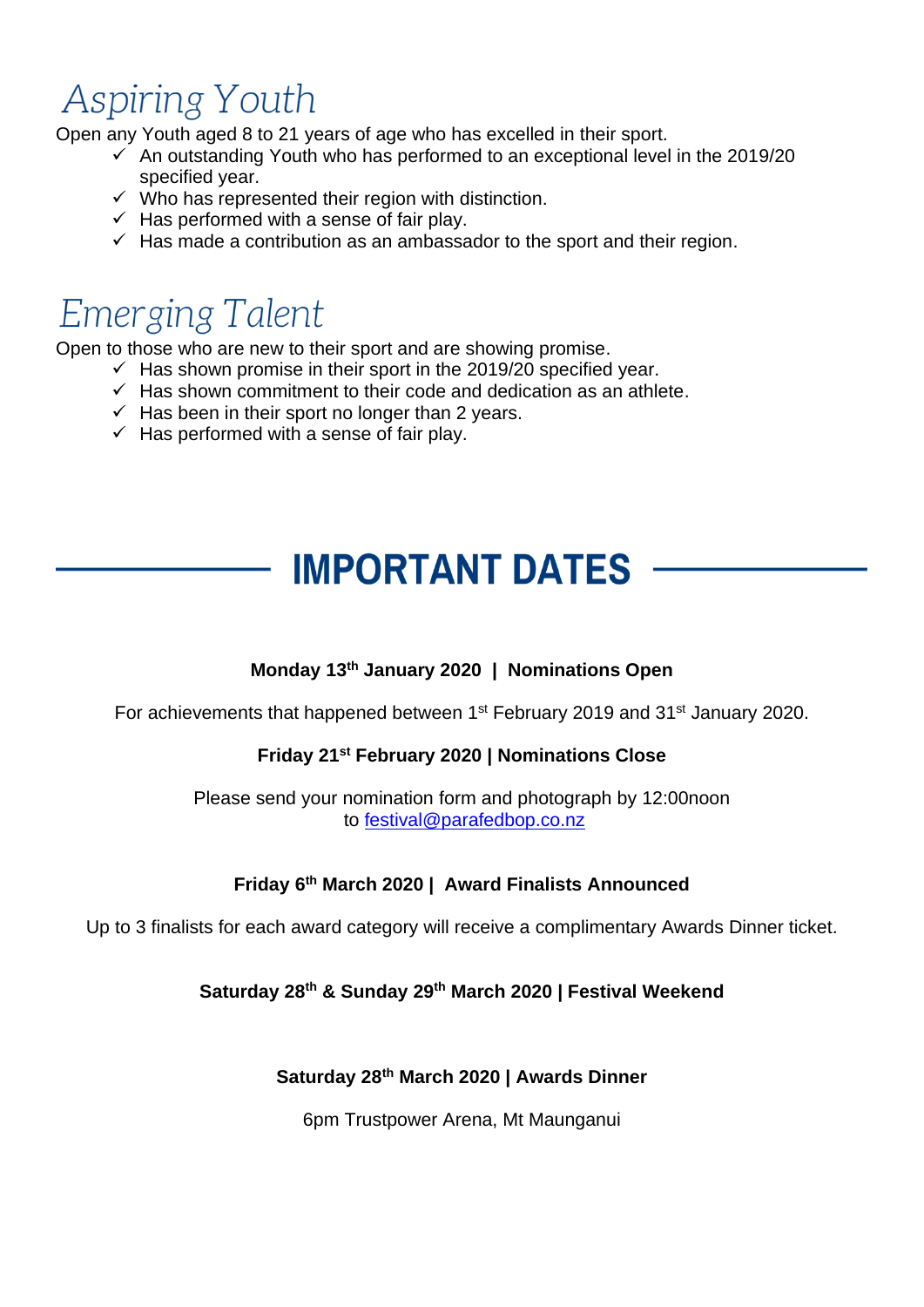### **NOMINATION CRITERIA -**

#### **All nominees must be participating/involved in the Festival under one of the Festival Sporting Codes or Youth Competition.**

Wheelchair Rugby, Wheelchair Basketball, Sailability, Powerchair Football, Blind Lawn Bowls, Blind & Low Vision Sports, Boccia, Youth Competition.

#### **All nominations must be endorsed by the appropriate governing Festival Sporting Code Organisation**.

| <b>WILCEILIAII RUYUY.</b><br>New Zealand Wheelchair Rugby<br>admin@wheelchairrugby.org.nz                   | or        | Bay of Plenty Wheelchair Rugby<br>neil@cudbyhomes.co.nz         |
|-------------------------------------------------------------------------------------------------------------|-----------|-----------------------------------------------------------------|
| <b>Wheelchair Basketball:</b><br><b>Wheelchair Basketball New Zealand</b><br>WBNZ.president@gmail.com       |           |                                                                 |
| Sailability:<br>Sailability Tauranga<br>opscommittee.stct@gmail.com                                         |           |                                                                 |
| <b>Powerchair Football:</b><br>Waikato Wasps Powerchair Football<br>stimpecat@gmail.com                     | <b>or</b> | Parafed Waikato<br>info@parafedwaikato.co.nz                    |
| Or Bay of Plenty Powerchair Football Club<br>4lips@kinect.co.nz                                             |           |                                                                 |
| <b>Blind Lawn Bowls or Blind &amp; Low Vision Sports:</b><br><b>Blind Sport NZ</b><br>casey@blindsport.kiwi | or        | <b>Blind &amp; Low Vision NZ</b><br>JKirk@blindlowvision.org.nz |
| Boccia:<br>Bay of Plenty Boccia<br>ebb_xo@hotmail.co.nz                                                     | or        | <b>Parafed Waikato</b><br>cathy@parafedwaikato.co.nz            |
| <b>Youth Competition:</b><br><b>Parafed BOP</b><br>jo@parafedbop.co.nz                                      | or        | <b>Parafed Gisborne</b><br>shane@parafedgisborne.co.nz          |
| Or Parafed Waikato                                                                                          |           |                                                                 |

cathy@parafedwaikato.co.nz

**Wheelchair Rugby:** 

**3 finalists for each award category will receive a complimentary Awards Dinner ticket.**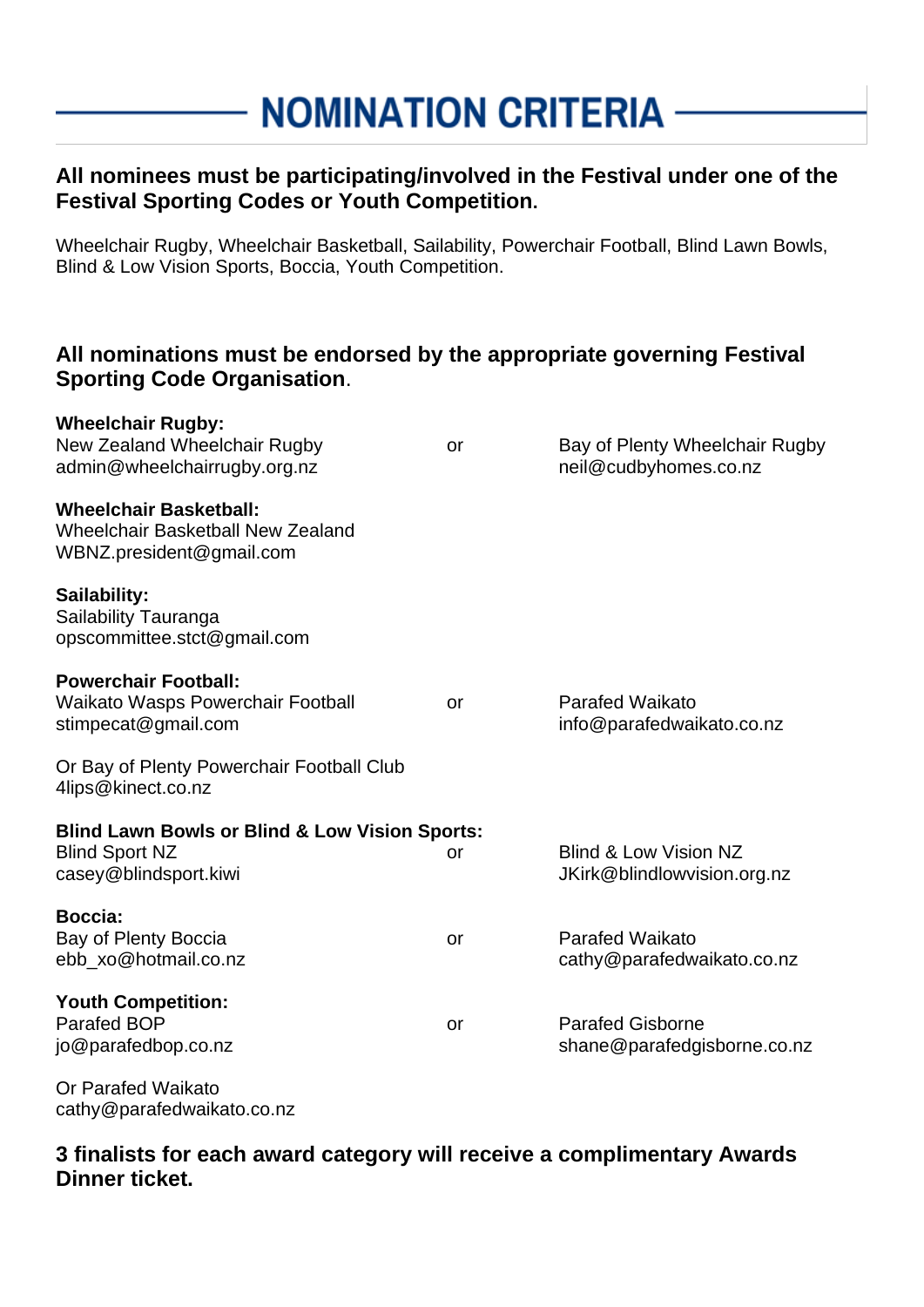

### **OPEN AWARD NOMINATION FORM**

(Please fill out an individual form for each nominee and category nominated)

| <b>NOMINEE</b>                                                                                                                                                                                                                               |
|----------------------------------------------------------------------------------------------------------------------------------------------------------------------------------------------------------------------------------------------|
|                                                                                                                                                                                                                                              |
|                                                                                                                                                                                                                                              |
|                                                                                                                                                                                                                                              |
|                                                                                                                                                                                                                                              |
|                                                                                                                                                                                                                                              |
| Category: Please tick V<br>Sportswoman of the Year<br>Sportsman of the Year<br><b>Aspiring Youth</b><br>Coach of the Year<br><b>Emerging Talent</b>                                                                                          |
| Sport: Please tick V<br><b>Wheelchair Basketball</b><br><b>Powerchair Football</b><br><b>Wheelchair Rugby</b><br><b>Blind Lawn Bowls</b><br>Sailability<br><b>Blind &amp; Low Vision Sports</b><br><b>Boccia</b><br><b>Youth Competition</b> |
| Classification / Impairment:                                                                                                                                                                                                                 |
|                                                                                                                                                                                                                                              |
|                                                                                                                                                                                                                                              |
|                                                                                                                                                                                                                                              |
| Have you attached a photo of the Nominee? Please tick $\checkmark$<br>Yes<br>No<br>Note: A photo is required for each nomination.                                                                                                            |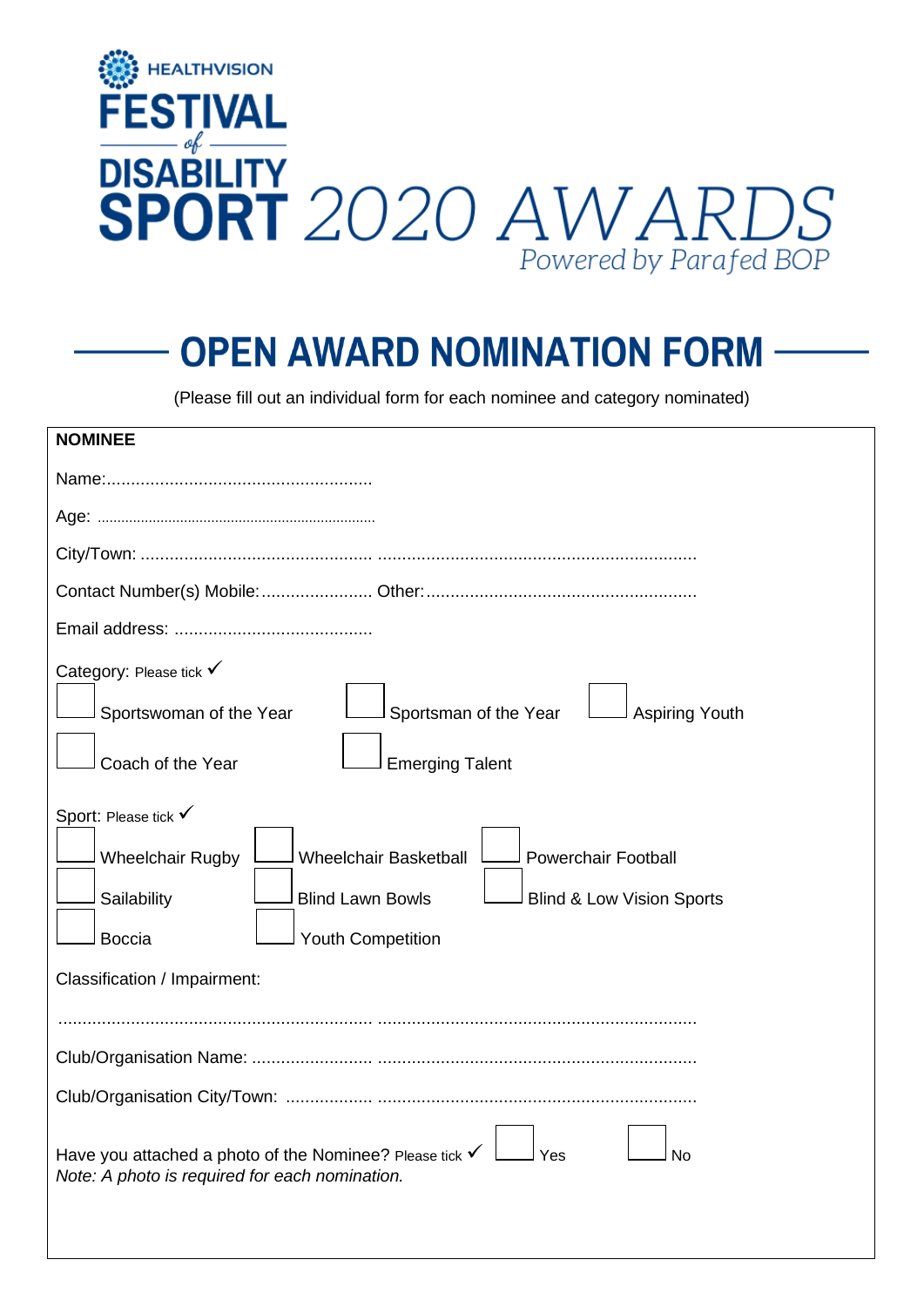#### **NOMINATOR**

| Contact Number(s) Mobile: |
|---------------------------|
|                           |

#### **FESTIVAL SPORTING CODE ORGANISATION ENDORSEMENT (Compulsory)**

|--|--|

Position: ...................................................

Email address:..........................................

*By endorsing this nomination, you confirm the nominee's achievements stated above are correct and accurate*

# **DETAILS OF ACHIEVEMENT.**

Please provide information for the judging panel regarding major achievements between 1<sup>st</sup> February 2019 – 31<sup>st</sup> January 2020. (Continue on separate page if necessary)

**For each achievement listed below please include a link to the results online or attach a 'hard copy' with your nomination form.** 

**INTERNATIONAL ACHIEVEMENTS** (between 1<sup>st</sup> February 2019 and 31<sup>st</sup> January 2020)

**NATIONAL ACHIEVEMENTS** (between 1<sup>st</sup> February 2019 and 31<sup>st</sup> January 2020)

**REGIONAL ACHIEVEMENTS** (between 1<sup>st</sup> February 2019 and 31<sup>st</sup> January 2020)